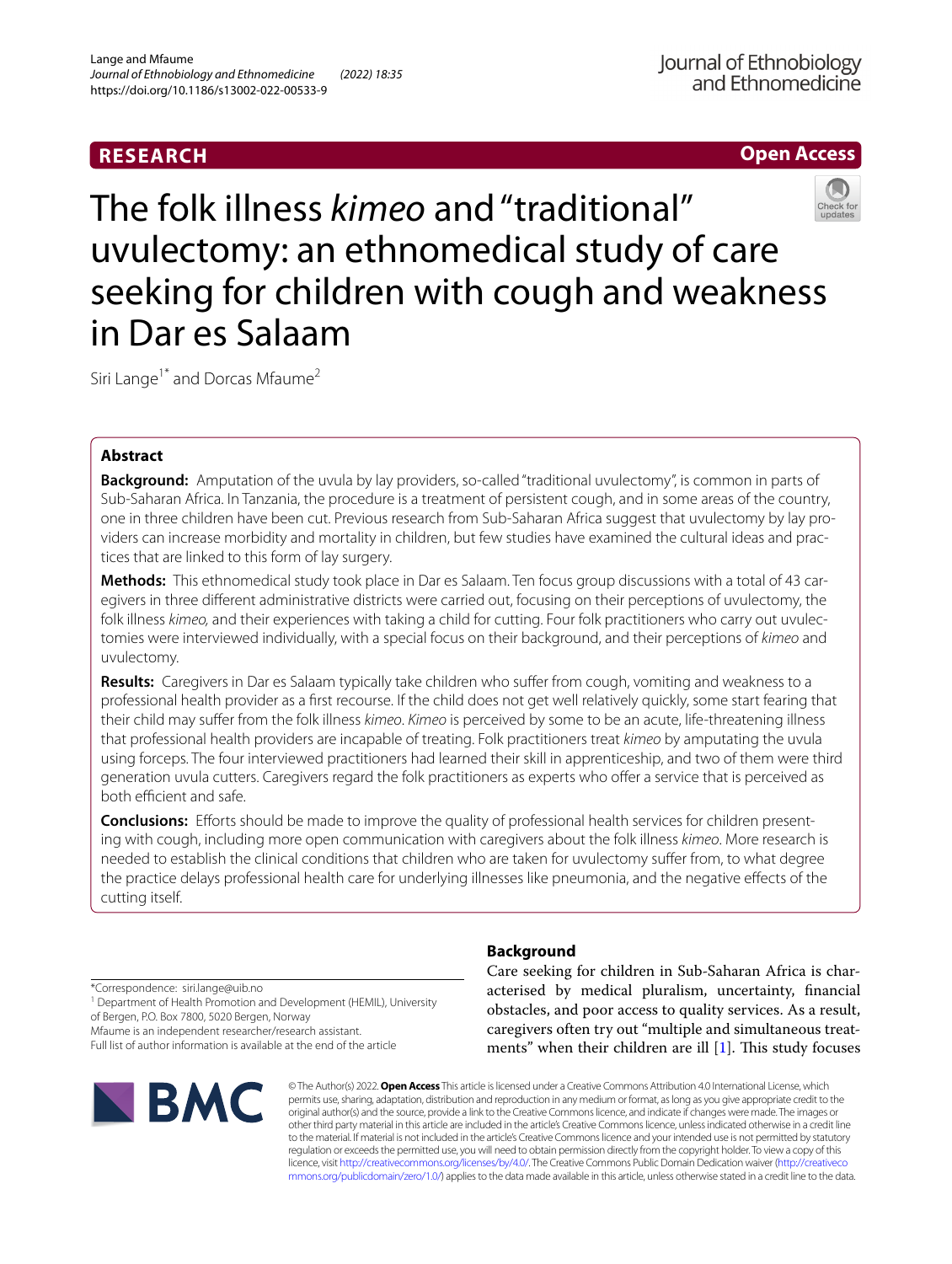on "indigenous" or "traditional" uvulectomy; a surgical practice that has been defned as "an excision of the uvula, usually performed by nonphysician healers" [\[2](#page-12-1)]. The practice has been documented in several African countries, including Cameroon, Ethiopia, Nigeria, Niger and Tanzania  $[2-8]$  $[2-8]$ . This form of health service is typically hybrid, and the providers do not necessarily perceive the service that they offer as "traditional". Nevertheless, the term "traditional uvulectomy" has been established in the public health literature, and most authors refer to the people who conduct the surgery as "healers" or "traditional healers".

In Dar es Salaam, where this study was conducted, Tanzanians refer to a practitioner who performs this form of surgery as "uvula cutter" (*mkata kimeo,* literally a person who cuts a kimeo), rather than by the Swahili terms that translate to "healer" (*mganga wa kienyeji, mganga wa jadi* or *mtaalam wa tiba asili*). The uvula cutters have learned their skills in apprenticeship. Drawing on Kleinman's conceptual framework [[9](#page-12-3)], we will use the term "folk practitioner" when we refer to the uvula cutters. Folk practitioners "require training, talents, or experience beyond those available to the population at large" and are "likely to learn as an apprentice" [[10\]](#page-12-4). Folk practitioners can also be described as "non-bureaucratic" and "nonprofessional" [\[11](#page-12-5)]. Professional providers, in contrast, have formal training and certifcation.

Ethnomedicine studies "notions of health and illness, including how people think and how people act about well-being and healing" in diferent societies, including in the global North  $[10]$  $[10]$  $[10]$ . The term folk illness denotes an illness that is not recognised by biomedical health providers [[12\]](#page-12-6). An ethnomedical study of health-seeking behaviour related to the folk illness *kimeo* can help us understand why caregivers choose to take their children for uvulectomy also in areas with relatively good access to professional health care—in other words the social acceptability of folk practitioners' practices. The concept of acceptability is multi-faceted, but is linked to the degree to which there is "'ft' between the clients and the system" [\[13](#page-12-7), [14\]](#page-12-8), or in other words, whether people who receive a given form of healthcare "consider it to be appropriate" [\[14](#page-12-8)].

There is often a profound mismatch between professional providers' and patients/caregivers' perceptions of appropriate care. In many cases, patients do not perceive folk practitioners' care as "alternative" or "complementary", but the only option for appropriate care  $[4, 15, 15]$  $[4, 15, 15]$  $[4, 15, 15]$  $[4, 15, 15]$  $[4, 15, 15]$ [16\]](#page-12-11). Moreover, while discourses in public health tend to conceptualise professional and folk health services as two separate spheres, folk health systems are usually "open systems" [\[17](#page-12-12)], ready to integrate foreign or new forms of therapy [\[18\]](#page-12-13), and folk practitioners are sometimes invited to participate in biomedical projects [\[19](#page-12-14)]. Folk providers may use modern medical equipment, selectively prescribe biomedical drugs, or, as documented in both Uganda, Guatemala and Haiti, specialise as folk "injectors" of drugs from pharmacies [\[10](#page-12-4), [20,](#page-12-15) [21\]](#page-12-16).

## **Uvulectomy by professional health staff and folk practitioners**

A review of the literature on uvulectomy, published in 1989, found that the procedure was a treatment for tonsillitis in Europe and in the USA in the seventeenth century, but that the practice died out with the introduction of chemotherapy. The review documents widespread uvulectomies in the Middle East and in many countries in Sub-Saharan Africa in the 1980s, but the author predicted that the practice would die out when or if "western" biomedical services would become more available and health education carried out [\[22](#page-13-0)]. Research from the last ffteen years, however, shows that the practice is still common in many communities in Sub-Saharan Africa [\[4](#page-12-9), [5,](#page-12-17) [7](#page-12-18), [8](#page-12-2)]. The surgery encompasses a variety of practices and often varies between diferent ethnic groups within the same country. In some communities, the cutting has been classifed as "ritual" and it is carried out on neonates, while in some it is curative against vomiting and diarrhoea, and in yet others it is a prophylactic measure against vomiting [[5,](#page-12-17) [6](#page-12-19), [23,](#page-13-1) [24](#page-13-2)].

The practitioners performing uvulectomy normally claim that there are no or limited complications following the procedure [\[24](#page-13-2), [25\]](#page-13-3), but several scholars have argued that the practice can lead to morbidity and mortality, particularly due to haemorrhage and sepsis. These studies look at complications among children who have gone through uvulectomy and who have ended up at hospital  $[2, 4, 6, 24]$  $[2, 4, 6, 24]$  $[2, 4, 6, 24]$  $[2, 4, 6, 24]$  $[2, 4, 6, 24]$  $[2, 4, 6, 24]$  $[2, 4, 6, 24]$  $[2, 4, 6, 24]$ . Therefore, we do not know the prevalence of complications among cohorts of children who have gone through uvulectomy. In addition to potential complications from the cutting itself, there is also fear that the practice can contribute to HIV infections, either through unclean instruments or through mother-to-child transmission (MTCT) during lactation by children who have open wounds following uvulectomy [[26](#page-13-4)].

Finally, it has been argued that beliefs associated with uvulectomy can delay the biomedical treatment of illnesses in children, but there are no systematic studies on this aspect. However, a study of twenty malnourished children in Kenya found that for some caregivers, uvulectomy was considered the "normal" treatment for children who are vomiting, and the children were therefore taken for cutting before they were brought to a professional provider [\[27\]](#page-13-5).

It should be noted that some medical case reports describe rare conditions where children who sufer from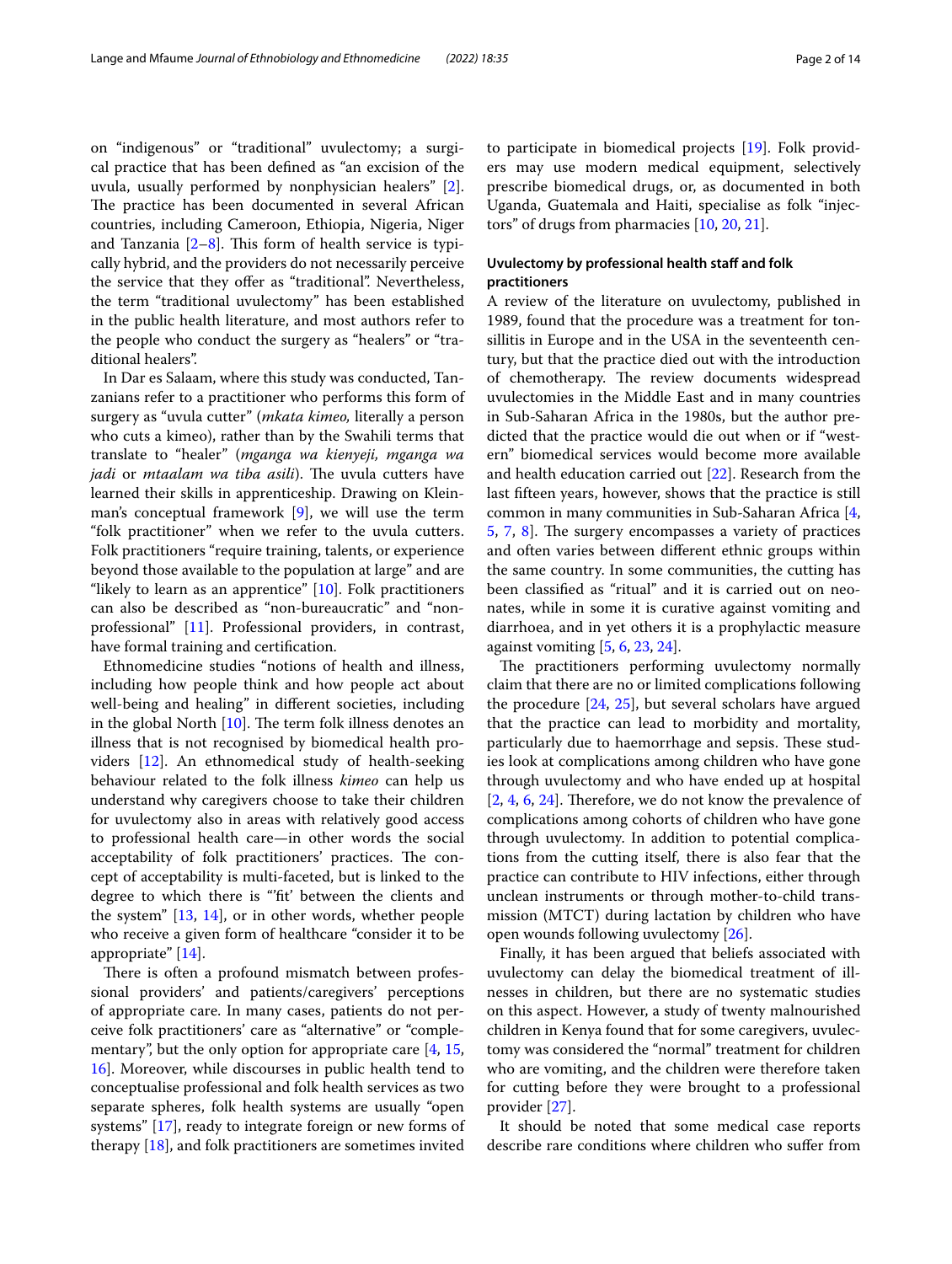cough caused by an abnormally long uvula get better after uvulectomy has been performed [\[28](#page-13-6), [29\]](#page-13-7).

## **Uvulectomy in Tanzania**

Hospital studies conducted at the national hospital in Dar es Salaam in the 1960s and 1980s found that the prevalence of uvulectomy was very high [\[30,](#page-13-8) [31\]](#page-13-9). One of the studies argues that the belief "in the efficacy of uvulectomy in curing chronic cough appeared to cause considerable delay in the diagnosis of tuberculosis" [[30\]](#page-13-8).

Recent studies show that there is great variation in prevalence in diferent regions in the country. A random sample of children under fve in the Coast region found that one in three children under fve had undergone uvulectomy. The prevalence among the Zaramo and the Makonde ethnic groups in this sample was particularly high, 75% and 72%, respectively [\[8](#page-12-2)]. In Mwanza region in the north-western part of the country, one study found a much lower prevalence; only 3.6% [\[7](#page-12-18)].

Scholars refer to the condition that the patients sufer from as "long uvula", "diseased uvula" [\[32](#page-13-10)], or *kimeo* [\[33](#page-13-11)], the Swahili term for the local illness for which uvulectomy is the perceived appropriate treatment. In addition to "prolonged cough", the reported symptoms of the condition include "fever, pain/difficulty in swallowing, difficulty in breathing and vomiting"  $[32]$  $[32]$ . In the medical literature, a swollen or elongated uvula is central in the clinical description of uvulitis [\[34\]](#page-13-12).

A recent review of the medical records of more than 5000 paediatric patients who were received at the Emergency Department at the Muhimbili National Hospital in Dar es Salaam found that 1% of the admissions were related to recent uvulectomy. Close to half of them were diagnosed with pneumonia at the hospital [[2](#page-12-1)]. However, the study did not have information on whether the caregivers had sought biomedical help before taking their child for cutting or not. In this cohort of 56 patients, 21% died, in contrast to 9% of the total sample. The authors conclude that "uvulectomy was associated with signifcant morbidity and mortality", and argue that health campaigns should be carried out to reduce the prevalence [\[2](#page-12-1)].

Several scholars hold that traditional uvulectomy is illegal in Tanzania [[32](#page-13-10), [35\]](#page-13-13), but uvulectomy is not mentioned in the Traditional and Alternative Medicines Act of 2002 [[36\]](#page-13-14), nor is it targeted as a harmful traditional practice by health authorities.

#### **The contribution of this study**

Uvulectomy by folk practitioners is a relatively common form of folk health practice in Sub-Saharan Africa, and there is a need for more knowledge about the cultural ideas and practices that link by internal cultural logic to this form of surgery  $[5]$ . There is a small, but

growing literature on uvulectomy in Tanzania. The studies published over the last 15 years are quantitative and have focused on prevalence and symptoms [\[2](#page-12-1), [7,](#page-12-18) [8,](#page-12-2) [32](#page-13-10)]. Missing from the literature is caregivers' perceptions of the folk illness *kimeo*, pathways of care, and experiences before and after taking a child for uvulectomy. To the best of our knowledge, this is the frst work to focus on these aspects. Moreover, apart from a study from 1983 which included observations of one *kimeo* cutter in Dar es Salaam [[31](#page-13-9)], and a survey of healers in a Congolese refugee camp in North-Western Tanzania and their perceptions of uvulectomy [\[25](#page-13-3)], the perspectives of the practitioners are missing from the literature. This study seeks to fll this research gap by addressing the following research questions: (1) How do parent caregivers in Dar es Salaam and the *kimeo* cutters perceive the folk illness *kimeo* and the efficacy of uvulectomy? (2) What factors enhance the social acceptability of uvulectomy to caregivers?

## **Methods**

## **Setting of the study**

The study was conducted in Dar es Salaam, largest Tanzanian city and the business hub of the country. The city is home to approximately 5.4 million people [\[37](#page-13-15)]. While many identify as urbanites, people also commonly identify with a rural homeland and one or more of the approximately 120 ethnic groups in the country. The United Republic of Tanzania does not publish statistics on religious affiliation. The coastal area, where Dar es Salaam is located, has a predominantly Muslim population, but the city itself is very heterogenous. People of diferent ethnic and religious backgrounds live in mixed neighbourhoods and are united by the national language Swahili. The relations between different ethnic and religious groups are overall amicable. Since formal jobs are scarce, a large proportion of the adult population are selfemployed in the informal sector. Health care for children under fve is free at public facilities but the quality of the services is often inadequate, and many people, including the poor, opt for private health services. In addition to professional health providers, Tanzanians make use of a wide range of healing paradigms [\[38](#page-13-16)[–40\]](#page-13-17).

#### **Study participants**

Subjects of this study were children's caregivers and folk practitioners of uvulectomy in Dar es Salaam. Caregivers here were primarily children's parents; however, seven of the 43 caregivers were grandparents. Grandparents shared experiences from illness episodes both of their children and grandchildren. We interviewed both female and male caregivers, representing diferent locations within the city, ethnicity, gender, age, occupation, religion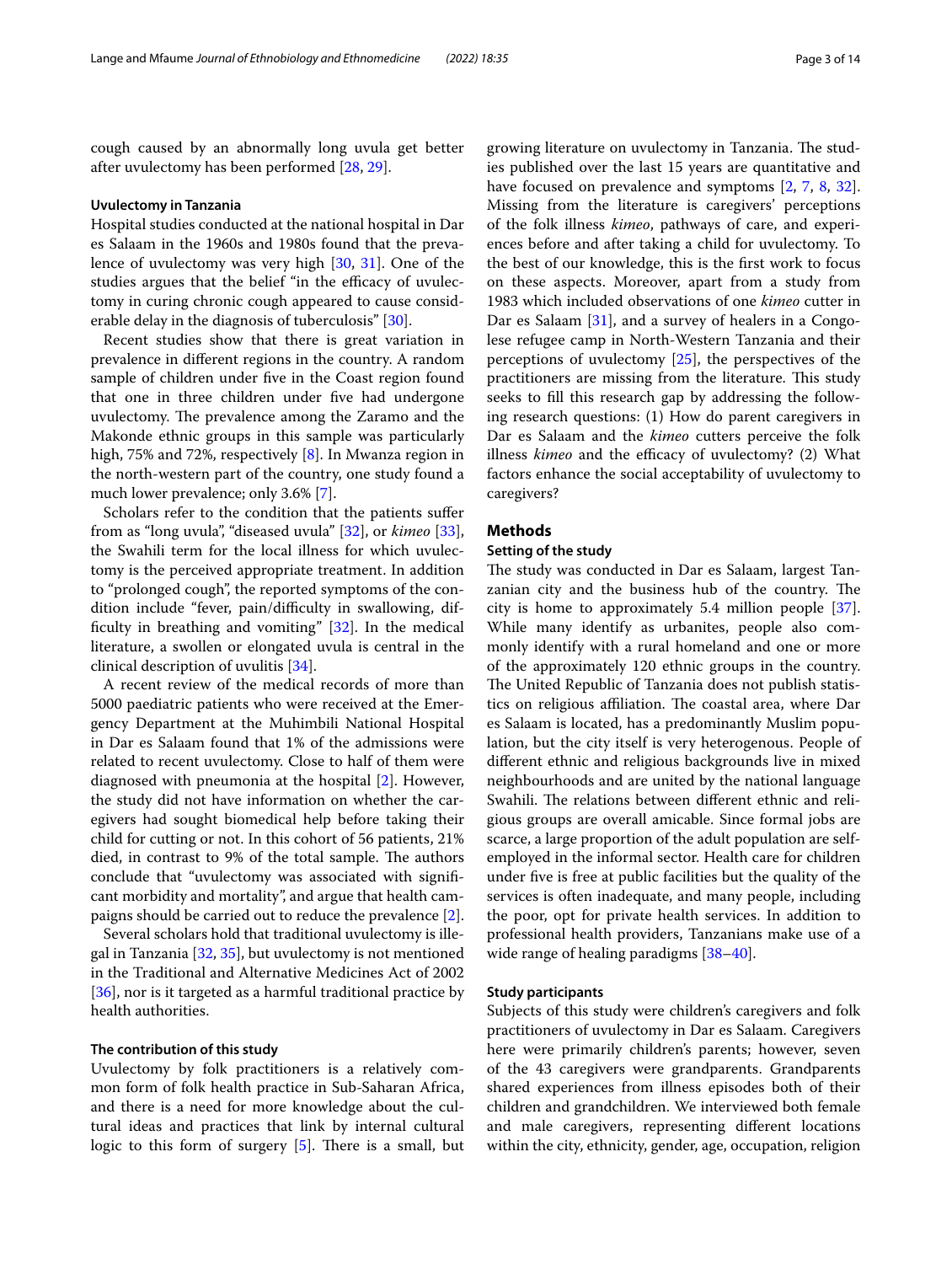and levels of education. Our *kimeo* practitioner key consultants were four Muslim males. They live and work in three of the city's fve administrative districts, and within three diferent levels of urbanisation.

#### **Study design**

The study had an ethnographic design with the main aim to understand the subjective realities of the participants and to get an insiders' perspective of the folk illness *kimeo* and uvulectomy, in other words the "locally valid representations of illness" [[41\]](#page-13-18). In medical anthropology, the term *illness* refers to the patients' experience of their condition, in contrast to the term *disease*, which refers to professional health providers' understanding of a given medical condition [\[9](#page-12-3)].

The study included ten focus group discussions (FGDs) [[42–](#page-13-19)[44](#page-13-20)] with caregivers and individual in-depth inter-views (IDIs) [\[45](#page-13-21), [46](#page-13-22)] with four *kimeo* cutters. The IDIs and FGDs were conducted by the two authors. We both took part in introducing the study to the participants and asking the introductory questions and follow-up questions. When we introduced ourselves to the participants, we explained that we were health researchers and that we had heard about the folk illness *kimeo* in another part of the country where we had worked previously, but that we did not fully understand this illness and thus wanted to learn more. We took care to communicate that we were unbiased and emphasised that we were interested in the participants' own ideas and experiences [\[41](#page-13-18)]. None of the people we invited to participate refused, and none dropped out.

Both the FGDs and individual interviews were carried out solely in Swahili. This facilitated an atmosphere where the conversations and discussion could have a natural flow since there were no interruptions for translation purposes. In addition to notes during the interviews and FGDs, the frst author took ethnographic feld notes throughout the study [[45](#page-13-21)].

*FGDs with caregivers* We used purposive sampling to recruit participants to the FGDs with the aim of obtaining variation with respect to geographical location within the city, gender, age, occupation, and level of education. The aim was to detect whether there were any differences in the perceptions of *kimeo* between these social groups. Because the public health authorities disapprove of uvulectomy, we decided that recruiting participants who know each other well would enhance trust and openness [[32,](#page-13-10) [35\]](#page-13-13). We recruited participants who were either neighbours or members of a local association. Seven of the ten groups were recruited through our personal networks with the help of a gate keeper who asked his/her friends to participate in the study. The inclusion criteria were that the participants should have one or more children (of any age), know the other participants in the group, and be of the same sex as the gate keeper who was recruiting them. There were no exclusion criteria. The FDGs took place at one of the group members' homes (in most cases a backyard or a veranda). The three other groups were mutual support associations whom we approached face to face and asked for their participation. The participants of these FDGs were self-employed and the FDGs were held at their place of work at a time that they found convenient. No members were excluded, since they all had children, and the groups were single sex, thus fulflling the inclusion criteria. Apart from some young children who were with their mothers, no outsiders were present during the FDGs.

We purposefully recruited people who were part of networks because we believed this would facilitate openness and trust. In rotating saving clubs, women entrust each other with their savings and they meet regularly. In mutual support associations, a group of self-employed people, usually within the same sector, agree to support each other in times of extreme fnancial stress (e.g. the death of a family member).

We believe that by recruiting members to FDGs who knew each other well, and who trusted each other, we avoided some of the problems that other researchers who have carried out FGDs in Tanzania have encountered  $[44]$  $[44]$ . At the same time, there is the possibility that some participants would have been more open with strangers. Upon recruitment, we had no information about the participants' experience with, or perceptions of, uvulectomy.

*Caregivers' characteristics* Ten FGDs were carried out in three of the fve administrative districts of Dar es Salaam: Ilala, Kinondoni, and Temeke. We recruited groups that were already established, so the number of participants varied, with the majority of the groups having four or fve members (see Tables [1,](#page-4-0) [2\)](#page-4-1). In each FGD, the participants were of the same sex, and were relatively equal in age and educational level. All the groups were ethnically mixed, but in two the participants hailed from the same region. The majority of the groups had both Christian and Muslim participants, but there were more Muslim participants compared to Christian. FDGs with males included members of three diferent mutual support associations (tailors, water sellers and taxi drivers), as well as two FDGs with neighbours (who had diferent occupations, mainly self-employed, but also some working in, or retired from, the formal sector). FDGs with women included self-employed members of saving clubs, as well as neighbours (two groups with home makers, one group with women who had retired from formal sector jobs).

The FGDs were conducted in January 2012. We used an interview guide with open ended questions, focusing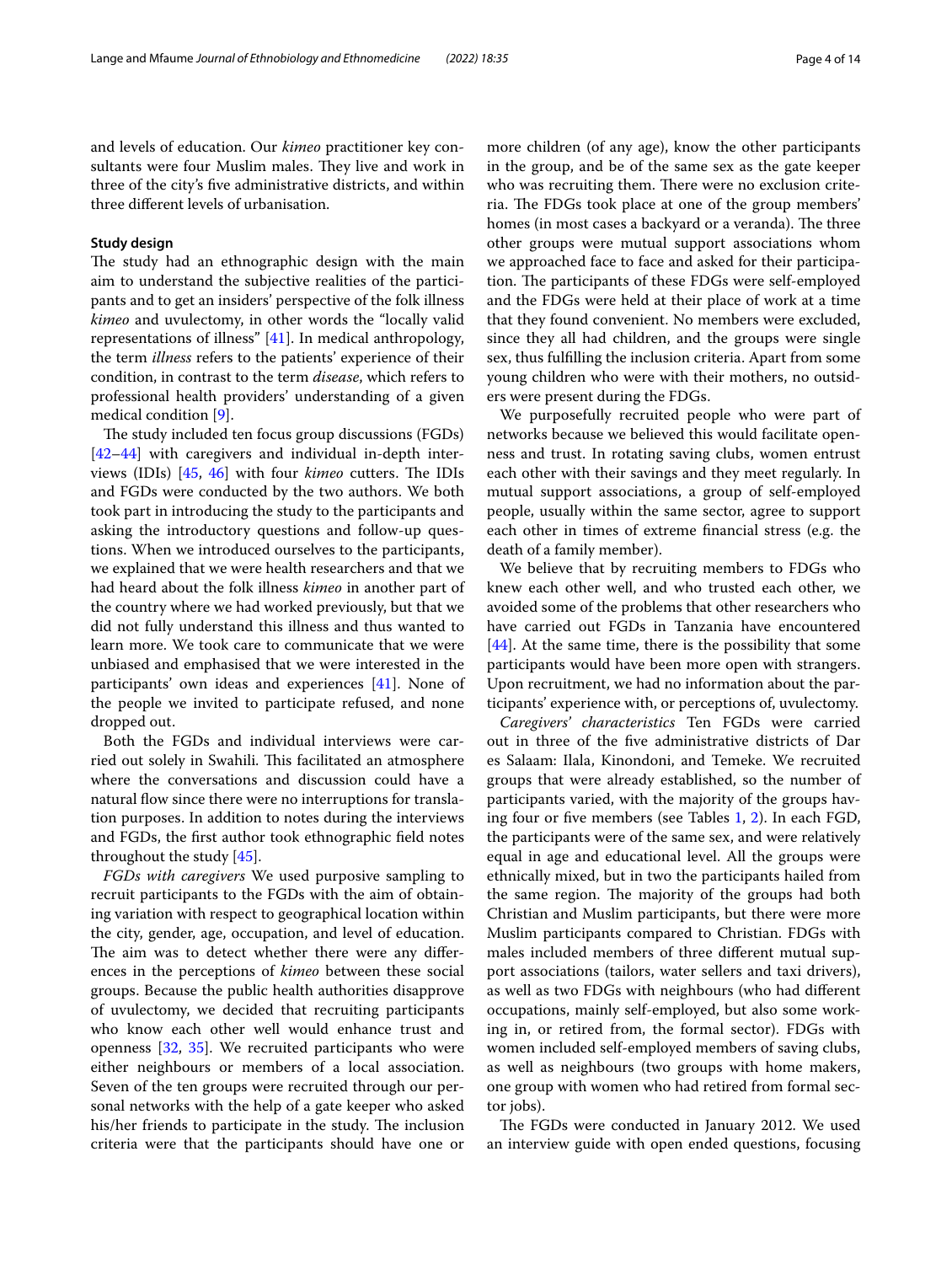on perceptions of *kimeo* and uvulectomy. Many of the participants shared their own accounts of illness experiences, and this was often followed by a lively discussion. The FGDs lasted between 1 and 1.5 h, and the atmosphere was open and relaxed. The FDGs were recorded, and the authors took notes during and after the FGDs.

*IDIs and observations with practitioners* Four *kimeo* practitioners were purposely selected to cover diferent parts of the city: One in the city centre, two in two different residential areas of larger Dar es Salaam, and one in a semi-urban area at the outskirts of the Dar es Salaam region (see Table [3\)](#page-5-0). The interviews took place at their clinics.

The first practitioner whom we asked for an interview said that he did not want to be recorded. This was probably because of the unclear legality of uvulectomy in Tanzania. Rapid notetaking was therefore used during the interviews with all four participants, and quotes from these interviews are therefore not verbatim in the strict sense. In addition to interviews, we observed the practitioners' interaction with their clients before and after our interviews and took ethnographic notes.

The interviews were conducted in October 2011 and January 2012 and lasted between one and two hours. The interview guide was open ended and focused on the practitioners' backgrounds, their perceptions of *kimeo*, their experiences with carrying out uvulectomies, their relationship to the authorities, and their perceptions of the professional health system. In December 2017, we conducted follow-up interviews with two of the practitioners. The main aim was to learn whether there were any changes in their practice and the way that the health authorities related to them. We also wanted to see the actual surgery and observed two cases of uvulectomy: a girl aged approximately fve years, and a man in his mid-twenties.

*Kimeo cutters' characteristics* The four *kimeo* cutters were between 25 and 65 years old. Two of them grew up in Dar es Salaam, while the two others grew up in rural areas and migrated to Dar es Salaam as adults. Three of them had completed primary school, while one had four years of secondary education. All four practitioners worked full time in their clinics and ofered other services in addition to uvulectomy, like male circumcision and herbal treatments (see Table [3\)](#page-5-0).

The clinics varied in appearance, but the structures looked simpler than clinics offering professional health services and three of them consisted of one room only and an outdoor waiting area. None of the clinics had paraphernalia commonly associated with traditional healers in Tanzania (whisks, calabashes, or textiles in the ritual colours red, white and black), nor ofered divination, a service that is typically associated with Tanzanian healers. Three of the participants dressed in "Western" regular clothes: trousers and shirts. The fourth practitioner dressed in a stark white uniform, very similar to the uniforms worn by higher ranking health personnel at formal health institutions in Tanzania.

The four practitioners share some important characterises in common: they are male, they are Muslim,

| Group | Occupation                         | Type of network | Age group | <b>Education</b>       | Number of<br>participants |
|-------|------------------------------------|-----------------|-----------|------------------------|---------------------------|
| 01    | Self-employed                      | Saving club     | $25 - 35$ | Primary                |                           |
| 02    | Self-employed                      | Saving club     | $25 - 35$ | Primary                |                           |
| 03    | Homemakers                         | Neighbours      | $25 - 35$ | Primary                | 4                         |
| 04    | <b>Homemakers</b>                  | Neighbours      | $35 - 45$ | Primary                |                           |
| 05    | Retired from formal sector<br>jobs | Neighbours      | $60 - 70$ | Secondary and tertiary |                           |

<span id="page-4-0"></span>**Table 1** Focus groups discussion with female caregivers (*n*=22)

<span id="page-4-1"></span>**Table 2** Focus group discussion with male caregivers (*n*=21)

| Group           | Occupation                           | Type of network            | Age group | <b>Education</b>                | Number of<br>participants |
|-----------------|--------------------------------------|----------------------------|-----------|---------------------------------|---------------------------|
| 06              | Self-employed                        | Mutual support association | $25 - 45$ | Primary                         | 4                         |
| 07              | Self-employed                        | Mutual support association | $25 - 45$ | Primary and secondary           |                           |
| 08              | Self-employed                        | Mutual support association | $25 - 45$ | Primary and secondary           | 4                         |
| 09              | Self-employed and formal sector jobs | Neighbours                 | $25 - 45$ | Primary, secondary and tertiary | 4                         |
| 10 <sup>2</sup> | Retired from formal sector jobs      | Neighbours                 | $60 - 70$ | Secondary and tertiary          | 4                         |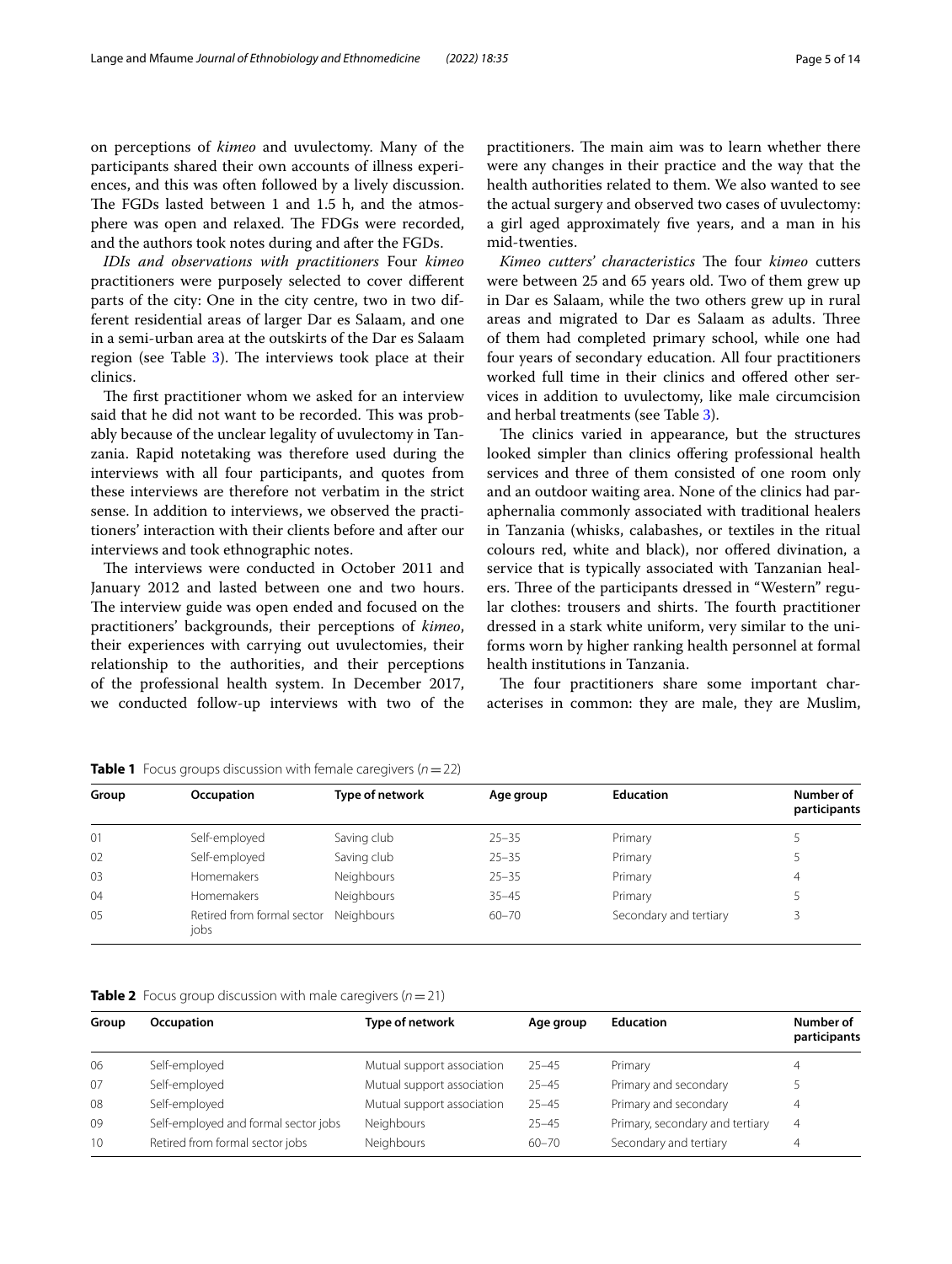|                | Pseudonym | Age group | Location                            | <b>Services</b>                                                                                                                                                |
|----------------|-----------|-----------|-------------------------------------|----------------------------------------------------------------------------------------------------------------------------------------------------------------|
|                | Rashidi   | $50 - 60$ | City center                         | Uvulectomy<br>Circumcision (males only)<br>Herbal treatments for several illnesses, including asthma,<br>peptic ulcer and cough that persists after uvulectomy |
| $\mathcal{P}$  | Khasim    | $40 - 50$ | Densely populated unplanned<br>Area | Uvulectomy<br>Herbal treatment for several illnesses                                                                                                           |
| 3              | Omari     | $30 - 40$ | Densely populated unplanned<br>Area | Uvulectomy<br>Herbal treatment for several illnesses, including epigastric pain                                                                                |
| $\overline{4}$ | Abasi     | $25 - 35$ | Semi-urban area<br>(District 4)     | Uvulectomy<br>Herbal treatment for several illnesses                                                                                                           |

<span id="page-5-0"></span>**Table 3** Interviews with folk practitioners  $(n=4)$ 

their ethnic background is from the Eastern part of Tanzania, and they are members of *Chama cha Utabibu*  Asilia (The Association for Traditional Therapies). All four have learned their skill in apprenticeship with their father or older brother and carry out their practice from permanent clinics, which clients often refer to as *hospitali* (clinic, small hospital). Two of them are third generation *kimeo* specialists and operate clinics that have existed since the late colonial era. The two other clinics have existed for approximately fve and twenty years respectively.

#### **Data analysis**

Throughout the data collection period, the authors discussed the findings after each FDG and IDI. The second author transcribed verbatim the recorded FGDs and translated them to English. The two authors compared their hand-written notes from the IDIs and agreed on one set of typed notes for each practitioner, which included ethnographic observations.

The first author then read all transcripts and notes multiple times for familiarisation and coded the transcripts manually. She manually designed two coding trees referencing the coded information from the FDGs and IDIs. These coding trees reflected the ethnographic design of the study, which aimed at understanding care givers' and practitioners' perceptions and experiences with *kimeo* and uvulectomy, and the theoretical focus on the social acceptability of uvulectomy. The first author sorted data using the two coding trees to split data into related hierarchical conceptual themes [[47](#page-13-23)]. Two main themes in the coding tree for the FDGs with caregivers were predefned based on the research questions (perceived causes of *kimeo* and pathways of care), while two new themes (trust in the practitioners and communication between caregivers and professional health workers) and one subtheme (caregivers' own experiences with going through uvulectomy) were identifed during the analysis of the data. Likewise, the two main themes in the coding tree for the IDIs with the healers were predefned (perceived causes of *kimeo* and strategies to win the trust of caregivers and patients), while sub-themes were identifed during the analysis process (procedures of the surgery and membership in associations). Acknowledging that illness representations are often varied within a community [\[41](#page-13-18)], we looked both for perceptions of *kimeo* and uvulectomy that many of the participants shared, as well as perceptions that only one or two of the participants voiced (outliers in the data).

## **Results**

This section will first present the findings from the interviews with the *kimeo* cutters before we turn to caregivers and their perceptions of *kimeo* and their experiences with uvulectomy by folk practitioners.

## **Practitioners**

#### *Kimeo symptoms and perceived causes*

All of the four *kimeo* cutters mentioned *homa* (fever, general weakness/illness) and a persistent cough, often causing lack of sleep, as the main symptoms of *kimeo*. All four diagnose their patients by observing the uvula and asking patients for symptoms. The practitioners described *kimeo* as a swollen and elongated uvula. In the early phase of *kimeo*, the uvula looks like normal skin, but then it "ripens", and it may become very difficult to eat. This, in their view, is one of the reasons why both adults and children often lose weight when they sufer from *kimeo*.

Two of the practitioners associated *kimeo* with hot weather. Abasi explained that he associates *kimeo* with a dry cough, in contrast to the productive cough that comes with cold weather. He concluded that this is the reason why *kimeo* is most common in hot places, like the Eastern part of the country and along the coast. Three of the practitioners said that a child cannot be born with *kimeo*, while Omari said that some children are born with *kimeo* because their mothers fail to get nutritious food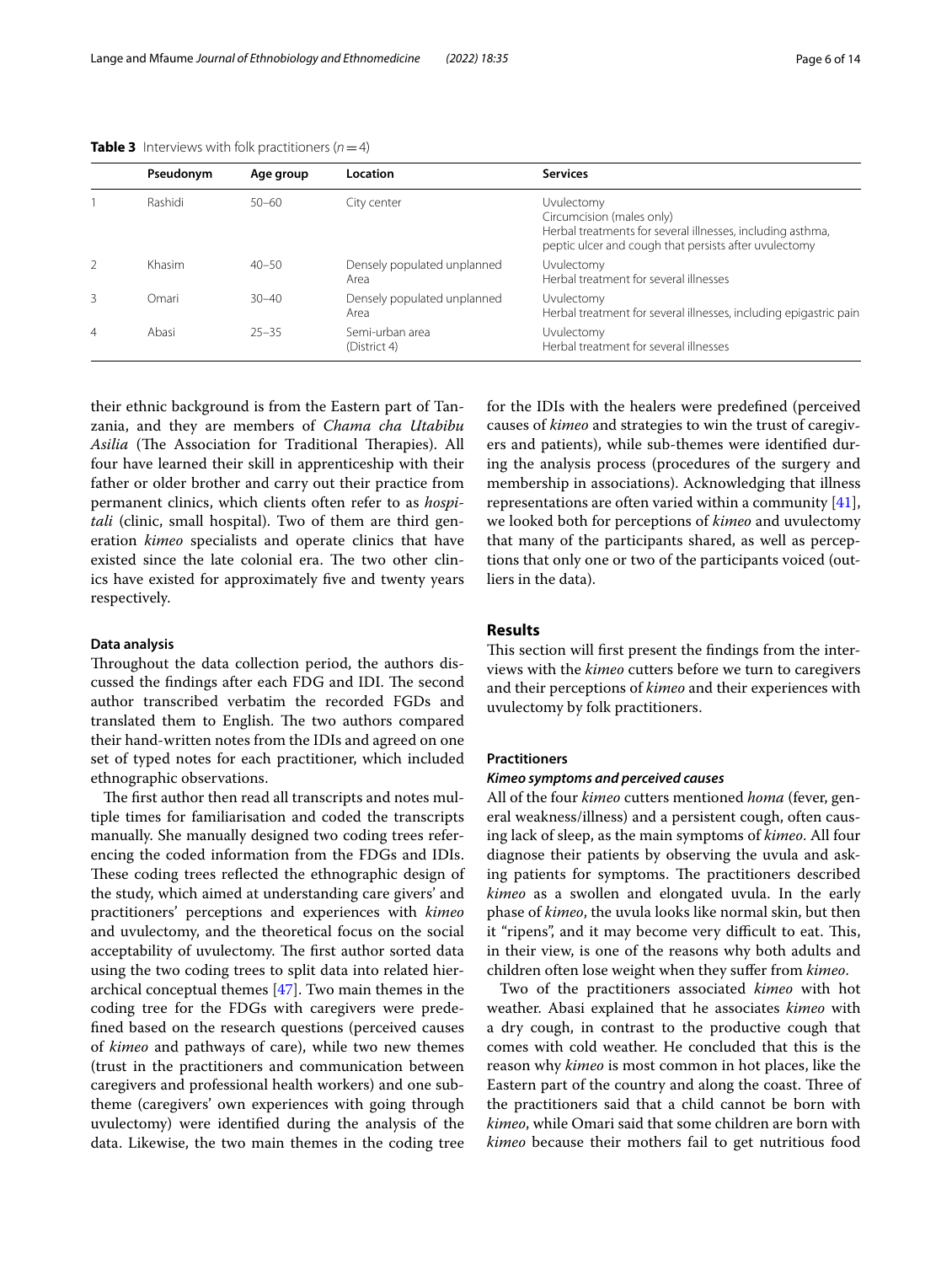when they are pregnant, and that it could also be caused by a child's DNA.

Three of the *kimeo* cutters associated *kimeo* with tuberculosis. Abasi, for example, said that most of his patients have tried all the medicine that hospitals can ofer, without getting cured, and that living with *kimeo* by delaying cutting can be dangerous by leading to additional illnesses: "I have cut many people who are late, and then they look like they have some kind of TB." Khasim explained that when the uvula swells, it contains microorganisms (*wadudu*):

*Some of those microorganisms will spread and cause illness and some will die. So the problem starts there, and then some can get TB (...). They are unable to spit out (the microorganisms) once it bursts.*

Rashidi, when asked how he diferentiates between *kimeo* and tuberculosis, responded in this way: "

Some people run away from the hospital, then we tell them to go back. And some have *kimeo*, but also other illnesses. Then, we also tell them to go to the hospital."

*Kimeo* cutters (and other Tanzanians) often use the expression "other illnesses" about HIV/AIDS, and tuberculosis is relatively common among  $HIV+$  patients. None of the practitioners mentioned supernatural or personalistic causes of *kimeo*.

*The cutting* All four practitioners have several sets of metal forceps which they use for cutting their patients' uvulas, and they sterilise the equipment in boiling water with herbs. Three reported performing between 10 and 15 uvulectomies per day, while one did only two on average. Three charged TZS 10,000 (approximately USD 4.3), while the fourth, who operates in a semi-rural area, charged less, TZS 7000 (approximately USD 3). After the cutting, the patients gargle water with herbs to help stop the bleeding and to clean the wound. One of the practitioners reported that he prescribes antibiotics (amoxicillin) for adult patients, to be taken for a week after the uvulectomy.

There were some differences between the four concerning what time of the day the cutting could be carried out. Abasi said that he never carries out the cutting after 10 am, because "after that, the blood is more active, and the cutting can lead to more bleeding". The other three did not have such restrictions. In the words of Omari: "Many think that the sun makes the body boil, but due to modern instruments, it is no longer important to do it in the morning". Khasim had yet another explanation for why the procedure was formerly always done in the morning. He argued that in the old times, when the practitioners used a thread, razor blade, and a wooden spoon, the clients often started vomiting, and the cutting was therefore done in the morning, and clients were told not to eat beforehand. With the use of modern forceps, he explained, the procedure is much quicker, and it is no longer a problem that the clients have eaten beforehand.

We observed that the surgery is done quickly: it takes three to four seconds only. The practitioner uses one pair of forceps to hold the uvula, and another pair to cut it. There is no cauterisation nor stitches on the wound. A male patient, approximately 25 years old, did not show any signs of pain. A female patient, approximately 5 years old, who sat on her mother's lap during the cutting, whined for a few minutes after the cutting. In both cases, the *kimeo* specialist wrapped the amputated uvula in paper and gave it to the patient/caregiver.

We asked the *kimeo* cutters whether the cutting can be dangerous or whether any of their patients have died. All four denied that this had ever happened. However, two of them admitted that some patients can start bleeding after the cutting: "If we encounter heavy bleeding, we give the patients some medicine and it stops". Rashidi, the most senior of the four *kimeo* cutters, disclosed that in very rare instances, the patient continues to bleed heavily, and they then tell them to go to hospital. He added that at hospitals, some doctors treat such patients, while others tell them to go back to the *kimeo* cutter.

#### *Winning patients' and caregivers' trust*

The practitioners emphasised different aspects when talking about how they gain patients' and caregivers' trust. Rashidi talked about technical expertise and said that one has to watch the procedure for at least two to three years before one can carry it out; adding that it is much harder to learn than driving a car. Omari said that it is important to attend people in a nice way. He argued that health workers in the professional health system often fail to do this:

*Medical people do not show love to the patients. Sometimes they just write, without even looking at the patient's face. What is needed is words, advice, and a good relationship.*

For Abasi, not coming through as greedy was very important for gaining patients' trust. He explained that his father had considered his children's personality carefully when deciding whom among his eight children should work with him in an apprenticeship. He wanted someone calm, and who was not greedy, as one should not be tempted to cut people who do not sufer from *kimeo*. He emphasised that he adheres to what his father taught him about not being greedy:

There were many of those who came here this morn*ing whom I told that they don't have it. I said: "If you*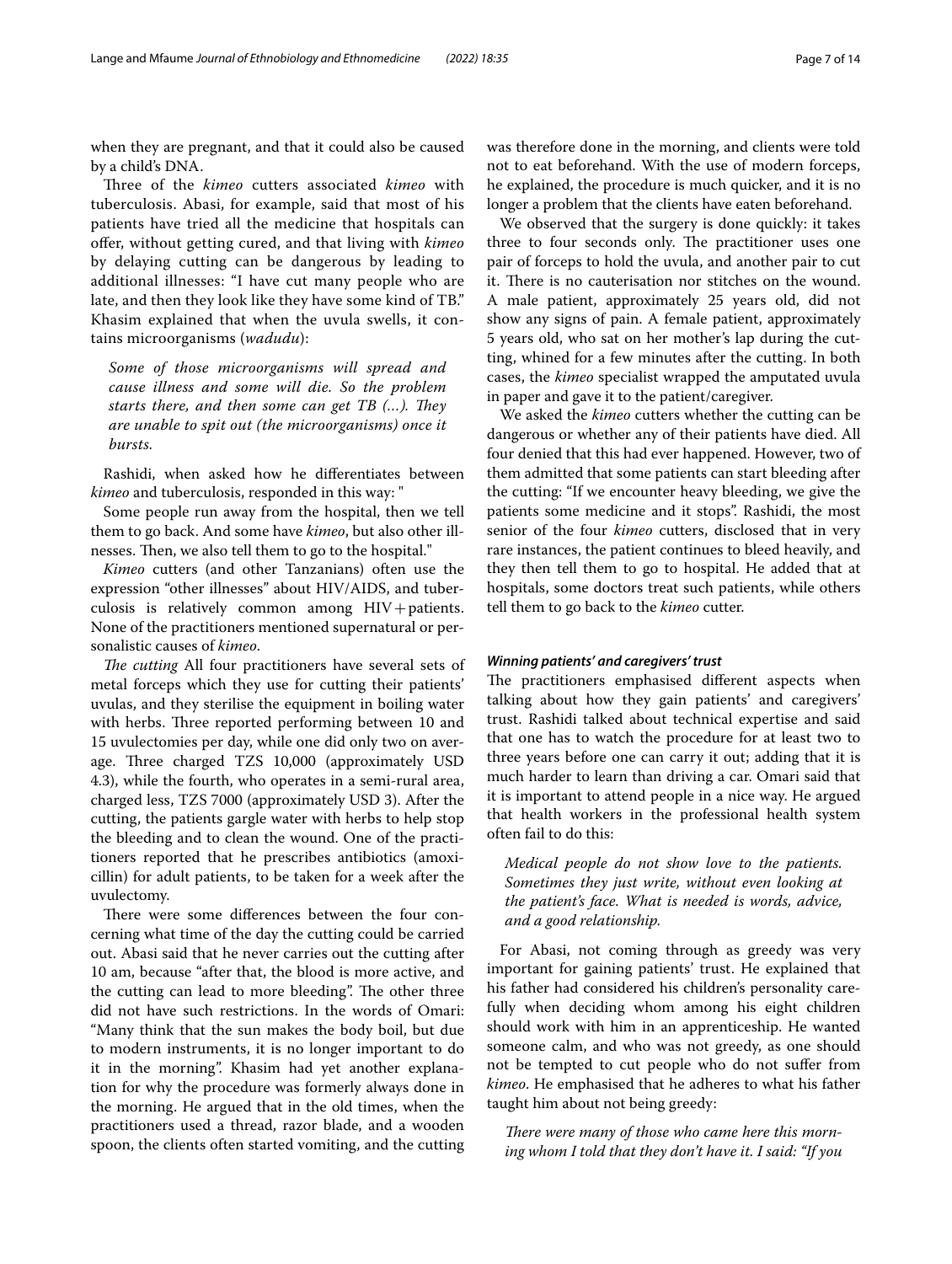*go somewhere else (to be cut) you will sufer for no reason, and then you will start to get problems." (…) I explained to them: "Go to a hospital and get tested, you will get some other kind of treatment".*

Although there was some variation between the practitioners in what they emphasised as enhancing trust among their clients, all of them appeared to be conscious about this aspect of their work.

*Licenses to practice and confdence in own expertise* All the practitioners were aware of the fact that Tanzanian health authorities are ambivalent or sceptical towards the practice of uvulectomy and only one of the four clinics had a signpost outside. All four were members of *Chama cha Utabibu Asilia* (The Association for Traditional Therapies), which provides licenses to their members in line with the law that regulates Traditional, Complementary, and Alternative medicine (TCMA) in the country. Two of them carried their member cards around their necks, and on the cards, they were entitled *mganga*, a Swahili word that is used for both medical doctors and healers. Two of the providers specifcally referred to the license as a form of approval from the government. In the words of one of them:

*We have the license, and we have been here for so many years – my father before me - so more than 50 years! The government people tell us just to go ahead. Sometimes a police officer comes here, and I'm thinking to myself – 'I will be arrested today' – but then it's just a patient!*

The licenses that come with the membership in the association give the providers a sense of legality, although they know that the health authorities disagree with the form of surgery that they carry out. Omari emphasised that they use the same equipment as in hospitals and that many come to him after having been treated in the professional health system without getting well:

*Medical people do not explain kimeo properly, they say it is not a disease. They say that the uvula acts like a police force to safeguard the body. But there are countries where the military force can harm the citizens, right?*

All the providers appeared to be confdent that *kimeo* is an illness that modern, professional medicine simply has not yet understood. This perception was shared by the great majority of the caregivers, to whom we now turn.

## **Caregivers**

The 43 caregivers who took part in this study reported to have taken all together 18 children for cutting and six of the participants had memories of having gone through uvulectomy themselves.

#### *Perceptions of kimeo*

The analysis showed that caregivers share coherent ethnomedical understanding of *kimeo*. We did not fnd any gendered diferences in the way that participants talked about *kimeo* and uvulectomy, nor any systematic diferences between the diferent districts of the city. Muslim caregivers who originated in Eastern Tanzania knew more about *kimeo* than Christian caregivers from Northern Tanzania, but we did not systematically look into diferences between diferent ethnic and religious groups.

*Belief in kimeo* All participants in the FGDs knew of *kimeo* and uvulectomy and the great majority personally knew someone who had suffered from *kimeo*. The overall sentiment across all focus groups was that *kimeo* exists and is a threat to children's health. Only one participant among the 43, a Christian woman in her 30 s, said that she did not believe in the existence of *kimeo*. Two other participants, both male and Christian, explained that they had initially been sceptical about the existence of *kimeo*, but that they had changed their mind after having witnessed children in their neighbourhood getting well from prolonged illness after they had been cut.

All participants agreed that *kimeo* does not belong to the sphere of tradition, ritual, or religion (*mila na desturi, dini*), but several participants who were immigrants to the city mentioned that *kimeo* is not common in their home area and that they had only heard about it when they came to Dar es Salaam.

*Kimeo symptoms and severity of the condition* In all FGDs, participants described *kimeo* as a growth, elongation, or swelling of the uvula, and they mentioned cough as the main symptom which in young children is commonly accompanied by vomiting. In the words of one of the elderly female participants who had retired from a formal sector job:

*The child coughs a lot, you give him cough mixtures, but he doesn't get cured. If it's a young child, he gets a high fever in the evenings, he coughs, and when you breastfeed, the child vomits, and he also vomits the food you give him. He becomes weak because nothing stays in his stomach. (FGD 05)*

While cough and vomiting were the most mentioned symptoms of *kimeo*, some participants also mentioned that an elongated uvula could lead to difficulties in breathing. Vomiting and difficulties to eat were described as symptoms that made afected children very weak, and difficulty to breathe was regarded as a very serious symptom. Several participants emphasised that the illness can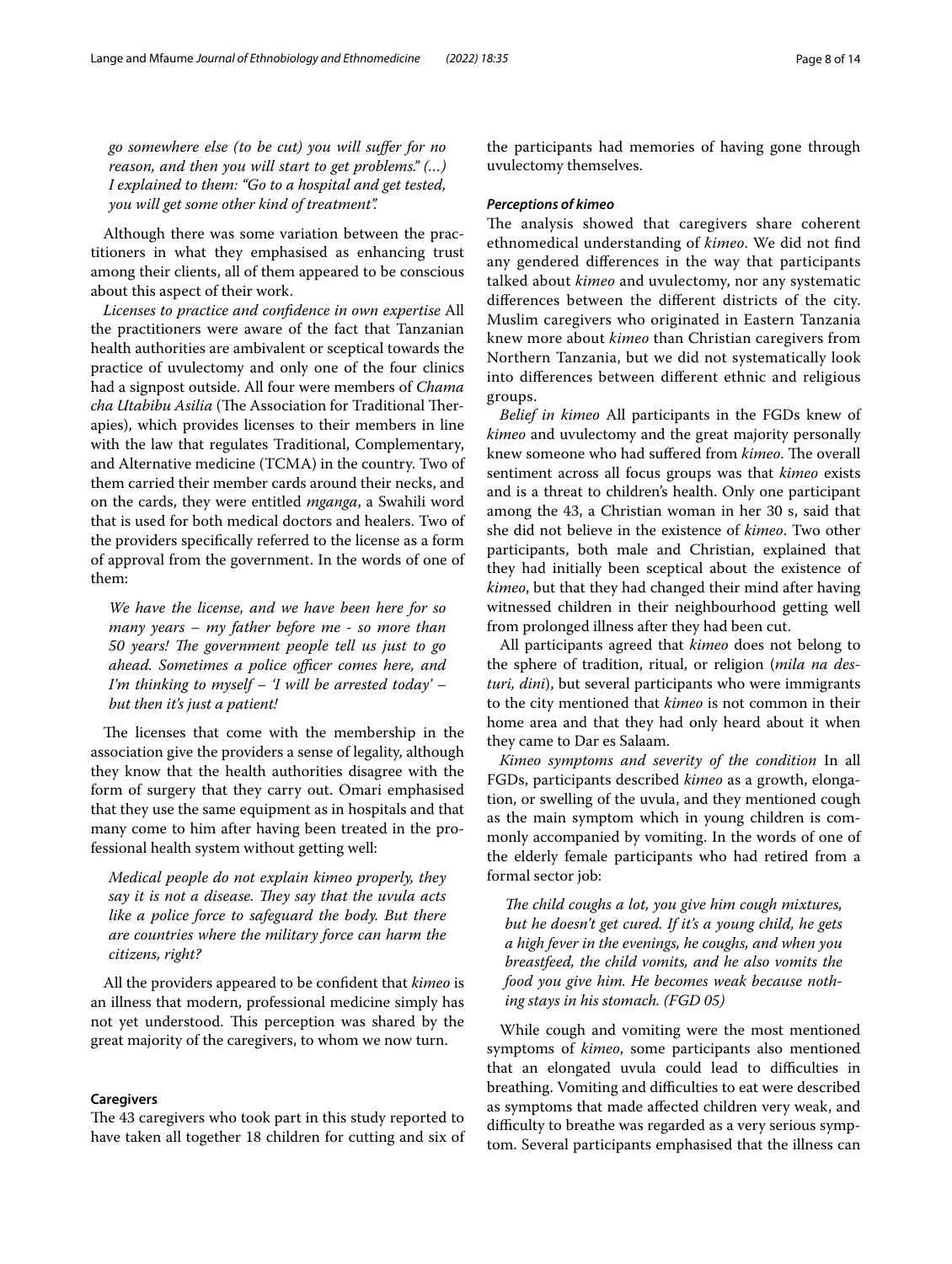be life-threatening if uvulectomy is not performed and this was linked to the importance of not delaying taking the child for uvulectomy:

*The uvula elongates. If it increases and swells - they say that if it continues to swell and then bursts - at the end of the day that puss will make you die. It is therefore extremely important to hurry up and cut it early. (FGD 06)*

Participants also said that the *kimeo* cutter must make sure to catch the amputated part to avoid it being swallowed by the patient, since it contains the dangerous puss that can then spread to the body. In three of the ten groups, one or more participants associated this puss with tuberculosis which would eventually lead to the patient's death. While there was overall consensus that if left untreated, *kimeo* is dangerous and potentially lifethreatening, only one participant reported that he knew of a child who had died due to delayed cutting.

## *Trust in the practitioners*

Participants mentioned six diferent *kimeo* specialists in Dar es Salaam and several referred to them by name. The great majority of the participants referred to the place where the uvulectomy is performed as a hospital/ clinic (*hospitali*) and the folk practitioner as "*kimeo* cutter" (*mkata kimeo),* or simply "expert" (*mtaalam*). Some referred to the *kimeo* specialist as "doctor" (*daktari*). No participants referred to them with the term healer/traditional doctor (*mganga wa kienyeji*).

Several participants emphasised that the *kimeo* cutters are experts on what they do and that it takes "great expertise (*utaalamu mkubwa*) to take a scissor down the throat". The fact that the folk practitioners use the same equipment as hospital staff enhanced trust:

*You see their equipment – it is the same as they have at hospitals. And they have identity cards. (FGD 07)*

Another factor that enhanced trust was the fact that *kimeo* cutters turn some patients away. This was seen as a poof that they are not greedy:

*If it is true that the child has it, they tell you, but if the child doesn't have it, they tell the mother: "Mama, take your child back home, there is no kimeo". Tose people are not greedy for money. (FGD 01)*

Caregivers then emphasised the same issues that the practitioners themselves mentioned as important for building trust: licenses, professionalism, and the fact that they do not cut all clients but turn some of them away.

## *Pathways of care for children*

Approximately one third of the participants reported that they had taken one or more of their children for uvulectomy. The great majority said that they had taken their child to a professional health provider as a frst recourse. A middle-aged man explained that when his son was four months old, he had a terrible cough:

*They diagnosed him with malaria and cough at the hospital. He was given cough mixtures and he completed the prescribed doses (…), but he didn't get well. Then people said: "It is homa homa (fever, general weakness/illness), he has kimeo", so they said he should be cut. I agreed, and truly, he became well after they took away that kimeo. (…) You will go and get treatment for that homa until you have used all kinds of medications, but then (after cutting), just one day and the child is well! (FGD 06)*

Many participants told similar stories—if care seeking through the professional health system failed to improve the child's condition, they had listened to advice from others that they should take their child for cutting. It is also notable that although most participants referred to the illness period as lasting for a long time, it became clear that in some of the cases, the illness had lasted for a week only, but they felt that in that period, their child sufered badly.

*Bypassing professional health care* A few participants explained that based on their experience with *kimeo* or advice from relatives or friends, they had taken their child directly for cutting, without accessing professional health care frst. One woman reported that her frst child sufered from a severe cough when he was nine months old. He had started losing weight due to the coughing and vomiting and she took him to several private clinics that offer professional services, but there was no improvement. He got well only after she had taken him for cutting. When her second child, who was then fve months old, started coughing, she took him directly to a *kimeo* specialist:

*From the experience I had with my frst born (…) I myself decided that this must be kimeo. And when I took him to the place where they remove it, they confrmed that he had kimeo. (FDG02)*

For some caregivers then, earlier personal experience guided their decision to bypass professional health care for their children.

*Own experiences with going through uvulectomy infuence care seeking* Six of the 43 participants remembered going through uvulectomy themselves and all reported that for them, the cutting had given relief to their symptoms. A tailor in his early 40 s explained that he had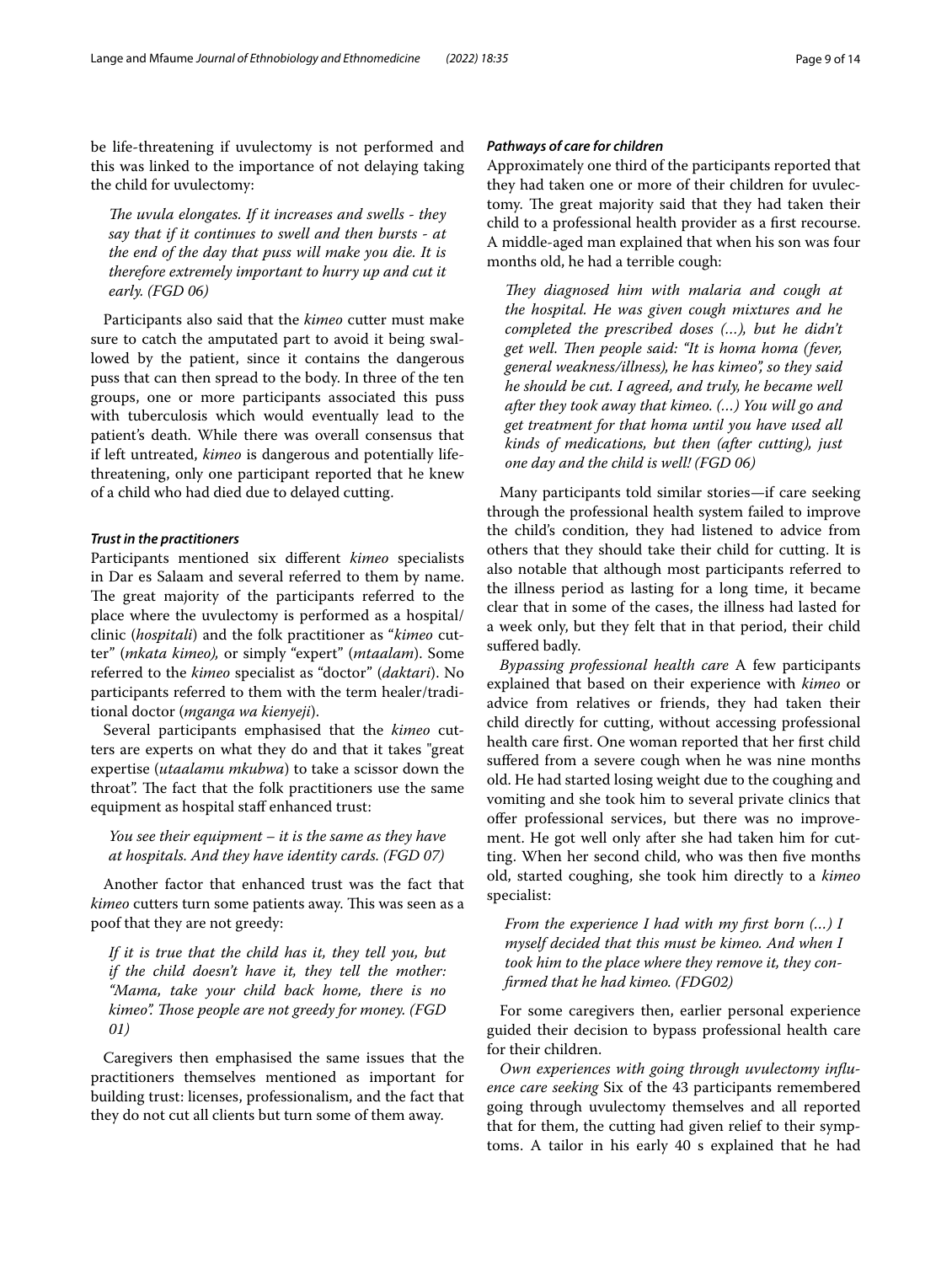uvulectomy performed when he was 23. He had been coughing for approximately a month and was given cough mixtures, but he did not get better. Three days after the cutting he got well and the condition has not come back. When his daughter got sick when she was three years old, he decided to take her for cutting as well. She was coughing a lot and they could see that the uvula was very long, touching her throat. After the cutting, she reportedly never sufered from a prolonged cough again. Another male participant, a taxi driver, was around 14 years old when he was cut. He was coughing a lot and was "sleeping the whole afternoon". He went for professional health care but did not get better until he had gone through uvulectomy. Like the tailor, the taxi driver chose to take his own children for cutting. His twins were then two years old. For these two participants then, their own positive experiences with uvulectomy were a central factor infuencing their decision to take their children for cutting.

## *Communication between caregivers and formal health workers*

In all groups, there was agreement that health authorities disapprove of uvulectomy and claim that a disease like *kimeo* does not exist. One male caregiver argued that since the professional health workers do not know the illness, they are unable to treat *kimeo*:

The normal hospitals (hospitali za kwaida) aren't *aware of it, hence they can't treat it.*

When asked whether they discussed *kimeo* with health workers, most caregivers said no. One mother explained how this made her keep silent:

The doctor gives you medication to prevent the child *from vomiting, but it just continues. When you try to tell the doctor that there are other treatments, he will tell you that you shouldn't teach him how to do his work.* (...) Then you decide to keep quiet. What *else can you do? (FGD02)*

As mentioned earlier, only one of the 43 participants said that she did not believe in the existence of *kimeo*. After listening to another participant's narration about taking her child for uvulectomy, she said:

*I almost did the same thing, but when I took my baby who had similar symptoms to the doctor, he insisted that I shouldn't take him for uvula cutting. He told me about a mother who lost her child after trying*  to hide that she had taken the baby for cutting. The *baby died because of losing a lot of blood. (FGD04)*

This woman recounted that her child's uvula had become very long, but after three days on the prescribed medication the child got well and did not vomit anymore. She had taken her child to a private clinic, and the medication cost her TZS 18,000 (approximately USD 7.8). This is almost twice as much as *kimeo* specialists charge for cutting.

## **Discussion**

Our study fndings indicate that uvulectomy is a relatively common treatment for children in Dar es Salaam. This shows that the predictions in the 1960s and 1980s, suggesting that "traditional uvulectomy" would be abolished, did not hold true [\[22,](#page-13-0) [30](#page-13-8)]. We have identifed four factors that contribute to the social acceptability of uvulectomy in Dar es Salaam: (1) Caregivers perceive that children who sufer from cough and vomiting do not get well after visiting professional health providers (2) Caregivers believe that professional health providers are unable to treat the folk illness *kimeo,* and some believe that *kimeo* is an acute, life-threatening condition; (3) Caregivers have experienced that children who sufer from *kimeo* get well after uvula amputation, and they share their positive experiences with others; (4) Caregivers trust the folk health providers who carry out the cutting as experts in treating *kimeo.* In the following, we will discuss each of these factors.

## **Children do not get well after visits to professional health providers**

It has been argued that the use of folk medicine is closely associated with distance to formal health care [\[1](#page-12-0)]. We conducted our study in Tanzania's largest city, where the distance to formal health care is not a limiting factor, and where health services for children under 5 are free at public facilities. The majority of our participants who reported that they had taken a child for cutting said that they had frst brought their child to a professional health provider. There is reason to believe that some of the children who are taken for uvulectomies have received inadequate care at formal facilities, either in terms of diagnosis, the quality of the prescribed medication, or both. Several studies have shown that children are not examined well enough at public clinics in Tanzania [[48](#page-13-24), [49\]](#page-13-25) and one study of child morbidity in rural Tanzania found that in nearly 80% of malaria-attributable deaths, caregivers had used professional care as the frst resort [[33\]](#page-13-11).

Caregivers describe the typical symptoms of *kimeo* as cough, fever, vomiting, weakness, fever, and difficulties in breathing. These symptoms can occur with a range of diferent clinical conditions, including malaria and pneumonia. Close to half of the children who had gone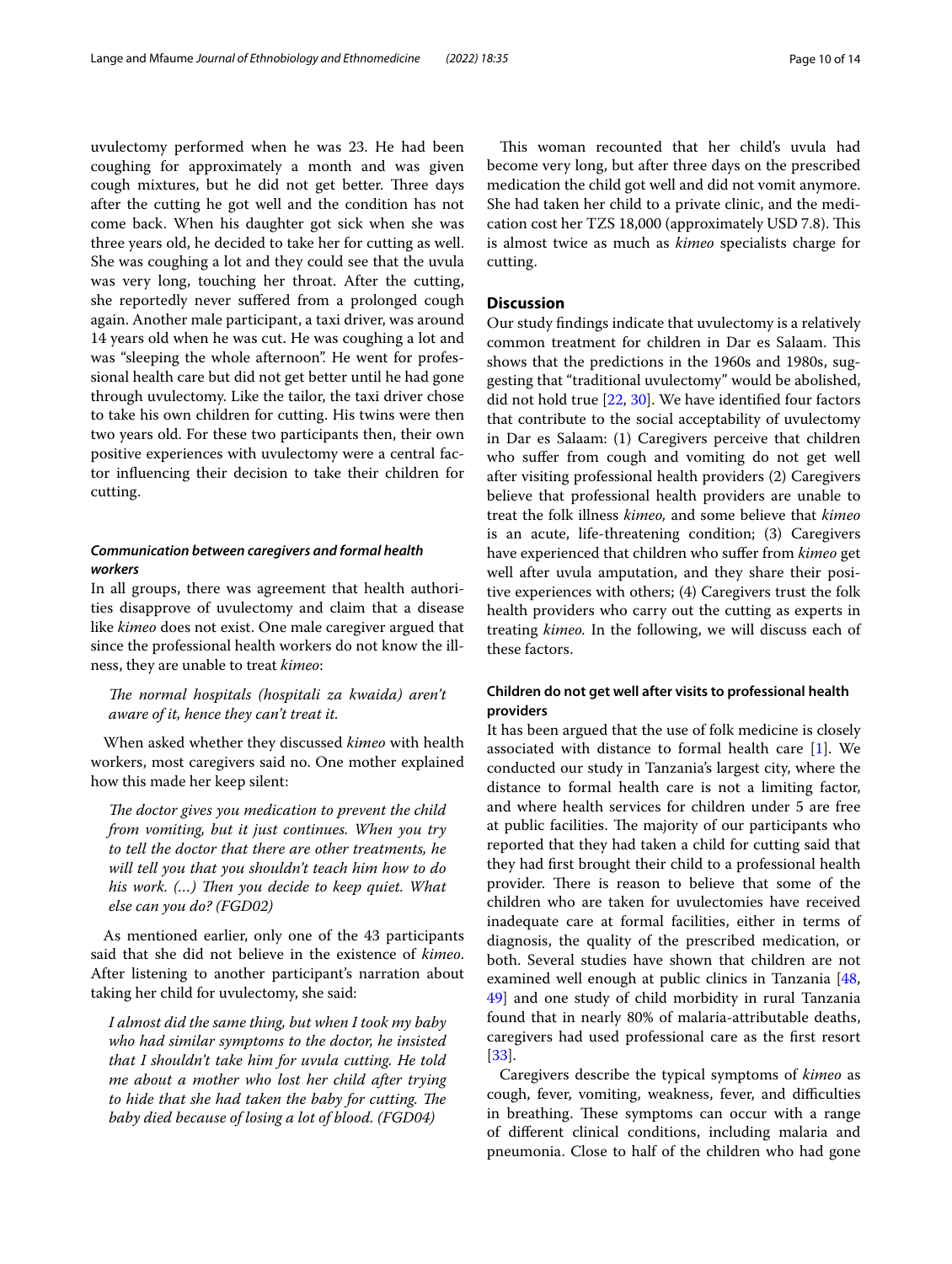through uvulectomy and who had been admitted to the emergency department at Muhimibili national hospital in Dar es Salaam, were found to have pneumonia and/or malaria, while one in fve had HIV and/or severe anaemia and malnutrition [\[2](#page-12-1)]. Since the studied medical records do not have information about care seeking prior to the uvulectomy, we do not know whether these children had been taken to a professional provider prior to the cutting or not. It is also important to note that this sample from the emergency department is not representative of children who have been taken for cutting. There is reason to believe that many of the children who are taken for uvulectomy, and who do not end up at the emergency department but get well, sufered from conditions that were self-limiting [[30\]](#page-13-8). None of the participants in our study had experienced negative outcomes from the cutting itself, but the *kimeo* practitioners said that bleeding happens occasionally. The hospital-based study cited above found Upper GI bleeding in 46% of the children and septicaemia in 6%.

Tanzania has a high burden of tuberculosis [[50\]](#page-13-26). In the 1960s, a study on uvulectomy in Dar es Salaam found that many of the adult patients who had gone through the cutting sufered from tuberculosis [\[30](#page-13-8)]. Two of the four practitioners and some of the participants in this study associated *kimeo* with tuberculosis, but tuberculosis was not among the diagnoses in the hospital based study cited above  $[2]$  $[2]$  $[2]$ . This can indicate that tuberculosis is not a common underlying illness in children who are taken for cutting, or that it is hard to diagnose tuberculosis in young children [\[51](#page-13-27)].

## **Professional health providers are unable to treat the folk illness kimeo and kimeo is potentially life‑threatening**

The great majority of the caregivers who participated in this study believed that professional health providers are incapable of treating a swollen or elongated uvula. Some of our participants frmly believed that a child sufering from *kimeo* will die if uvulectomy is not performed, or if the cutting is delayed since the elongated uvula would then rupture and cause the child's death. While this belief has been reported also from Ethiopia and Hausa-speaking communities in Niger and Nigeria [[4,](#page-12-9) [23](#page-13-1), [24\]](#page-13-2), it has not previously been reported in studies from Tanzania [[2,](#page-12-1) [30](#page-13-8), [32](#page-13-10)]. We argue that this fear may be an important factor for the social acceptability of uvulectomy in Dar es Salaam and the sense of urgency that some caregivers feel.

## The perceived efficacy of uvulectomy and few negative **outcomes**

Many of the participants reported that they had witnessed that the cutting is a very efficient way to get well from *kimeo*. The population in Dar es Salaam is mixed in terms of ethnic composition and religious afliation, and although we recruited participants to refect this diversity, we did not attempt to systematically investigate diferences in perceptions between diferent groups. However, we did fnd that participants who hailed from areas in Tanzania where *kimeo* is unknown, and who had initially been sceptical to this local illness, had changed their mind after witnessing children get well after having been cut. A central fnding of this study is that caregivers rely on their personal experiences, or advice from family and friends when choosing to take a child for uvulectomy. Medical anthropologists have pointed out that experiences "are generated relationally" [[52\]](#page-13-28) and other studies from Tanzania have shown that social relations are central for treatment-seeking practices, and that trust in certain forms of treatment is "reinforced through social recommendation"  $[40]$  $[40]$ . There is therefore a possibility that the acceptability of uvulectomy can increase in the urban context, rather than decrease.

Only one of the 43 caregivers that participated in the FGDs mentioned potential negative efects of uvulectomy and none of the participants had personal experiences with negative outcomes. The practitioners admitted that excessive bleeding did happen, but very seldom. This is consistent with an earlier study which found that that "serious after-efects can occur after uvulectomy, but are probably not very common" [\[30](#page-13-8)].

#### **Trust in informal health providers' professionalism**

There has been a tendency in the public health literature to categorise professional health care and folk health care as two separate spheres. However, if we are to understand caregivers' decision-making, we need to accept that for many of them, the distinction between professional and folk health care is blurry. Our results show that caregivers to a large extent refer to the places where the uvulectomies are performed with the same word as they use for the places which ofer professional health care: *hospitali* (clinic/hospital). Previous ethnographic studies of healing in Tanzania similarly found that the "traditional" and "modern" are inseparable [\[38](#page-13-16), [39\]](#page-13-29).

We found that trust in the practitioners is partly based on their hybrid practices—that is, their use of modern medical equipment, the fact that they sterilise the equipment that they use, and their technical skills in performing the surgery quickly and efficiently, causing limited pain—and a quick relief from their symptoms for many of the patients.

Like folk practitioners in other contexts, the *kimeo* cutters borrow from the prestige of biomedicine [\[11,](#page-12-5) [20,](#page-12-15) [21](#page-12-16)] "to legitimate themselves"  $[53]$  $[53]$  $[53]$ . They do this by selectively adopting and modifying elements of biomedical care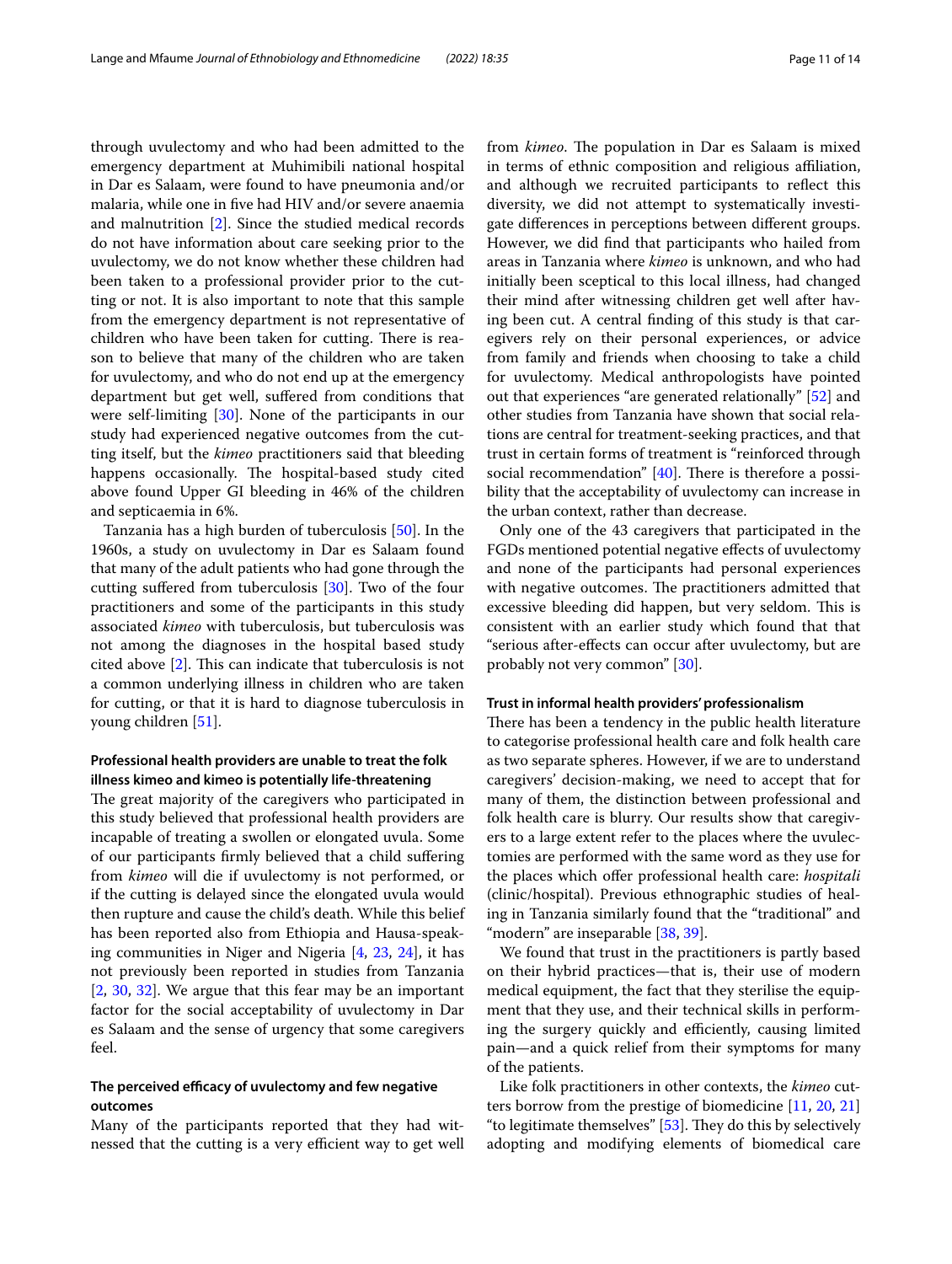[[54\]](#page-13-31), like using forceps and dressing in a stark white uniform, thus employing "self-made medical authority" [\[55](#page-13-32)]. In addition to legitimising their services by employing hybrid practices, the *kimeo* specialists make their services attractive to their clients by, for example, taking care to listen to them well, and by not coming across as greedy. For some caregivers, the fact that the practitioners turn away some of the patients was seen as a sign of quality of care and professionalism. Others referred to the fact that the *kimeo* cutters carry identity cards as a factor enhancing their trust in them.

In West Africa, uvulectomy is associated with Muslim communities and often carried out by male barbers [[24\]](#page-13-2). The four *kimeo* cutters whom we interviewed were male and Muslim. However, the caregivers (who included Christians) denied that *kimeo* or uvulectomy had anything to do with religion. It is also worth noting that during our research in Morogoro region in Tanzania, we met a female, Christian *kimeo* cutter.

## **Policy implications and the need for further research**

Worldwide, the legal status of folk practitioners' health services is often unclear [[53](#page-13-30)]. Tanzanian authorities have an ambivalent relationship to folk health services [\[19](#page-12-14)]. On the one hand, biomedical clinicians and government campaigns encourage citizens to use modern and formal health care, people who use folk medicine, particularly the services of traditional birth assistants, tend to be labelled as backwards in public discourse, and there is a "government stance on discouraging dangerous traditional practices" [\[2](#page-12-1)]. On the other hand, WHO has signalled that what they have labelled "Traditional, Complementary, and Alternative Medicine" (TCAM) can be a useful supplement to improve public health [\[56\]](#page-13-33). Tanzanian health authorities have adopted this term, and the law that regulates TCMA in the country, the Traditional and Alternative Medicines Act of 2002, permits not only for controlling and regulating TCMA, but also for promoting TCMA [[36\]](#page-13-14). Earlier research on uvulectomy in Dar es Salaam has suggested that most of the practitioners "are not recognised by the ministry of health" [\[2](#page-12-1)]. In interviews with us, the practitioners emphasised that they need to register with an organisation for traditional healers (*waganga wa kienyeji*) to get a licence, and they regarded their license as an official recognition of uvulectomy. To what degree the Ministry agrees with this interpretation is an open question.

One way to address the potentially negative outcomes of uvulectomy is for professional health workers to discuss uvulectomy openly with caregivers whose children suffer from the symptoms that are commonly associated with *kimeo*. Our fndings show that at professional facilities, health workers and caregivers very seldom bring up the question of *kimeo* or uvulectomy*.*

Several authors have argued that health education is needed to abolish uvulectomy [[2,](#page-12-1) [22](#page-13-0), [30\]](#page-13-8). In Ethiopia, where uvulectomy is often done in the neonatal period, health education on the dangers of uvulectomy has been introduced during antenatal and postnatal visits, and neonates born to parents who have received such counselling were found to be much less likely to be taken for uvulectomy than other neonates [\[4\]](#page-12-9).

Health campaigns have proved successful in changing Tanzanian caregivers' health seeking behaviour for another local illness category, namely *degedege* (convulsions). A study in south-eastern Tanzania found that parents of children with *degedege* traditionally did not associate the convulsions with malaria, and commonly took children with this condition to healers. Health campaigns to "promote a new understanding" linking the local illness category *degedege* to malaria proved to change caregivers' treatment-seeking behaviour [\[13\]](#page-12-7). A challenge in the case of *kimeo,* however, is that up to now, no studies have been carried out to establish what kind of clinical conditions children who are taken for cutting sufer from. Further research is therefore needed before designing efficient health campaigns. Such research should preferably be conducted in partnership with one or more of the associations for folk practitioners in Tanzania.

#### **Limitations**

We interviewed four *kimeo* cutters who had some central perspectives in common, but who difered in the ways that they describe the aetiology of *kimeo*. Interviews with additional practitioners would have ofered more insights to this variation, and participant observation over time, rather than interviews, would have given us a better understanding of *kimeo* cutters' practices. However, budget constraints limited the present research. There is a dichotomy in Tanzania regarding the use of folk health services, where some see it as beneficial, while others strongly disapprove of it. We believe that introducing the study to the caregivers who participated in the focus groups in a non-judgemental way facilitated openness among the participants. However, some of the caregivers may still have overreported the use of professional providers. At the same time, the fact that in all the groups some of the participants were immediately very vocal about the existence of *kimeo*, could have hindered other participants to voice their scepticism.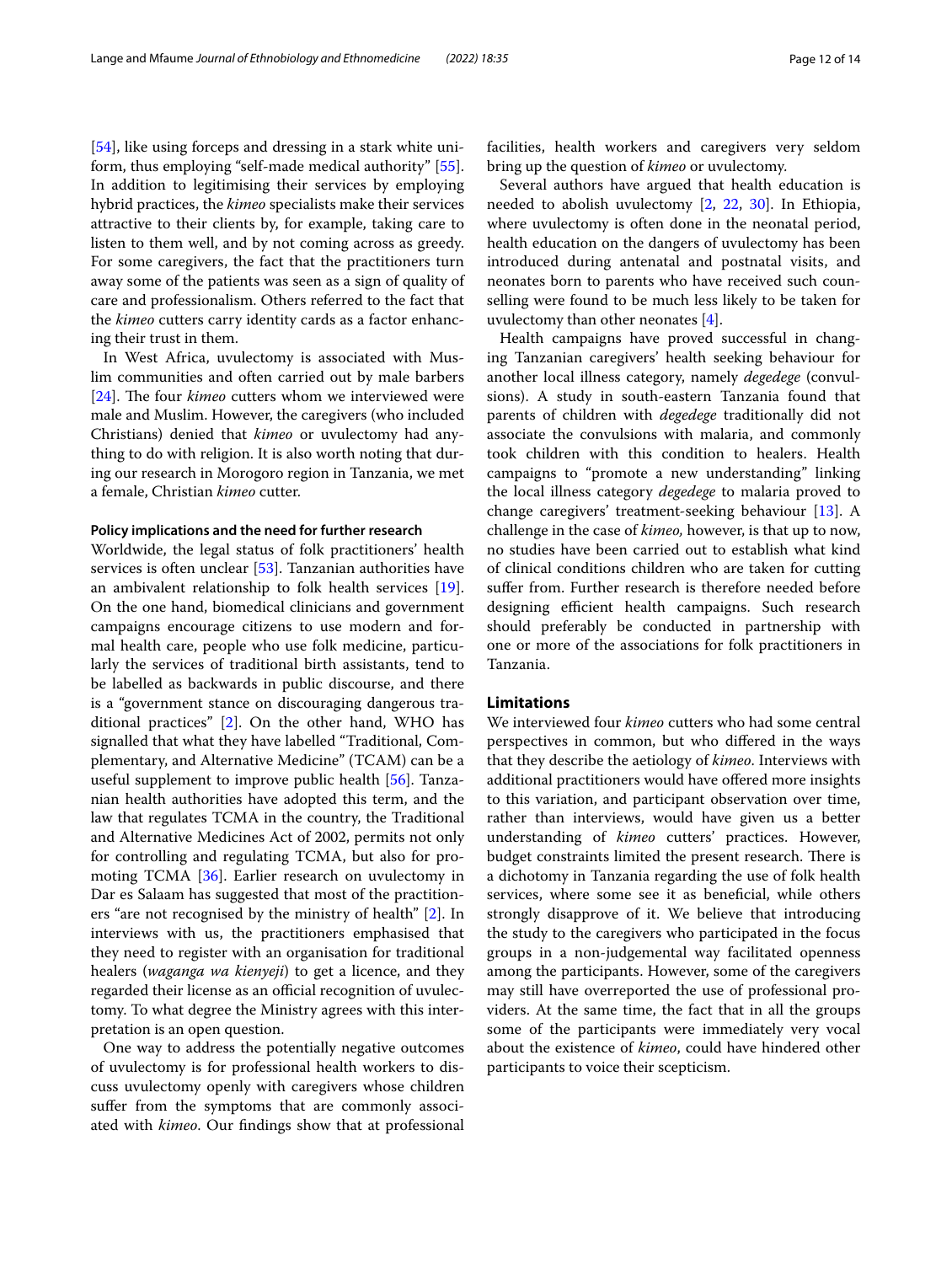## **Conclusion**

The folk illness *kimeo* is perceived as potentially life threatening. For the large majority of the caregivers who participated in this study, the only *kimeo* remedy is amputation of the uvula by a folk practitioner. Improved quality of care at professional clinics, including more culturally respectful, yet open communication about folk illnesses like *kimeo*, plus information about the potential dangers of uvulectomy during routine postnatal care, can potentially reduce morbidity and mortality. Danger exists from the child's postponing of biomedical diagnosis of any underlying illnesses causing the child's cough and uvulitis (and often vomiting, fever, and weakness). These underlying illnesses may themselves be symptoms of a larger systemic disease beyond, yet including, the *kimeo* symptoms in cases that are not isolated to or caused by the uvula. There is also potential danger of excess bleeding, gagging, vomiting, sepsis, and other negative side efects from the cutting. More research is needed to establish the clinical biomedical conditions that children suffer from when taken for uvulectomy. Increased focus on uvulectomy and the folk illness *kimeo* is particularly important during the covid-19 pandemic when more people are likely to experience cough and weakness.

#### **Acknowledgements**

We are grateful to the research participants for their willingness to share their experiences and viewpoints with us. Special thanks are also due to the two anonymous reviewers who provided very insightful comments and suggestions during the review process.

#### **Author contributions**

SL and DM designed the study. DM and SL conducted the in-depth interviews (IDIs) and focus group discussions (FGDs) and discussed the fndings. DM transcribed the IDIs and FGDs and translated them to English. SL took ethnographic notes throughout the study. SL analysed the data, drafted the manuscript, and revised it during the review process. DM read and approved the fnal manuscript.

#### **Funding**

The study was funded by the Research Council of Norway (Project Number 171822).

#### **Availability of data and materials**

The datasets used/or analysed during the current study are available from the corresponding author on reasonable request.

#### **Declarations**

## **Ethics approval and consent to participate**

The research project received ethical clearance from the Tanzania Commission for Science and Technology (COSTECH, 2011-327-NA-2006-69). The study was explained thoroughly to all participants, and they were asked for verbal consent.

## **Consent for publication**

Not applicable.

#### **Competing interests**

The authors declare that they have no competing interests.

#### **Author details**

<sup>1</sup> Department of Health Promotion and Development (HEMIL), University of Bergen, P.O. Box 7800, 5020 Bergen, Norway. <sup>2</sup>Dar es Salaam, Tanzania.

Received: 7 January 2022 Accepted: 11 April 2022 Published online: 29 April 2022

#### **References**

- <span id="page-12-0"></span>1. Colvin CJ, Smith HJ, Swartz A, Ahs JW, de Heer J, Opiyo N, et al. Understanding careseeking for child illness in sub-Saharan Africa: a systematic review and conceptual framework based on qualitative research of household recognition and response to child diarrhoea, pneumonia and malaria. Soc Sci Med. 2013;86:66–78.
- <span id="page-12-1"></span>2. Sawe HR, Mfnanga JA, Ringo FH, Mwafongo V, Reynolds TA, Runyon MS. Morbidity and mortality following traditional uvulectomy among children presenting to the Muhimbili National Hospital Emergency Department in Dar es Salaam. Tanzania Emerg Med Int. 2015;2015:108247.
- 3. Einterz EM, Einterz RM, Bates ME. Traditional uvulectomy in northern Cameroon. Lancet. 1994;343(8913):1644.
- <span id="page-12-9"></span>4. Alebachew Bayih W, Birhan B, Alemu A. The burden of traditional neonatal uvulectomy among admissions to neonatal intensive care units, North Central Ethiopia, 2019: a triangulated crossectional study. PLoS ONE. 2020;15(7):e0234866.
- <span id="page-12-17"></span>5. Farouk ZL, Slusher TM, Danzomo AA, Slusher IL. Factors Infuencing Neonatal Practice in a Rural Community in Kano (Northern), Nigeria. J Trop Pediatr. 2019;65(6):569–75.
- <span id="page-12-19"></span>6. Adebola SO, Ogunkeyede SA, Obebe FA, Olaniyan OD, Fawole OB, Salman A. Profle of pediatric traditional uvulectomy in North-West Nigeria: the need for caution and education. Int J Pediatr Otorhinolaryngol. 2016;88:194–8.
- <span id="page-12-18"></span>7. Machumu R, Fabian-Taylor F. The practice of uvulectomy and related complications among children aged below 6 years in Ilemela district, Mwanza, Tanzania. Tanzan Dent J. 2008;15(1):11–6.
- <span id="page-12-2"></span>8. Mboneko K, Fabian F. Traditional uvulectomy and reported complications in under-fve children in Mkuranga District Pwani Region, Eastern Tanzania. Tanzan Dent J. 2006;12(2):65–9.
- <span id="page-12-3"></span>9. Kleinman A. Concepts and a model for the comparison of medical systems as cultural systems. Soc Sci Med B Med Anthropol. 1978;12:85–93.
- <span id="page-12-4"></span>10. Quinland MB. Ethnomedicine. In: Singer M, Erickson PI, editors. A companion to medical anthropology. Wiley Blackwell: West Sussex; 2011. p. 381–403.
- <span id="page-12-5"></span>11. Coreil J. Parallel structures in professional and folk health care: a model applied to rural Hati. Cult Med Psychiatry. 1983;7(2):131–51.
- <span id="page-12-6"></span>12. Fabrega HJ. On the specifcity of folk illnesses. Southwest J Anthropol. 1970;26(3):305–14.
- <span id="page-12-7"></span>13. Dillip A, Alba S, Mshana C, Hetzel M, Lengeler C, Mayumana I, et al. Acceptability: a neglected dimension of access to health care: fndings from a study on childhood convulsions in rural Tanzania. BMC Health Serv Res. 2012;12(1):113.
- <span id="page-12-8"></span>14. Sekhon M, Cartwright M, Francis JJ. Acceptability of healthcare interventions: an overview of reviews and development of a theoretical framework. BMC Health Serv Res. 2017;17(1):88.
- <span id="page-12-10"></span>15. Langwick SA. Articulate(d) bodies: traditional medicine in a Tanzanian hospital. Am Ethnol. 2008;35(3):428–39.
- <span id="page-12-11"></span>16. Svege S, Nkosi-Gondwe T, Lange S. "Satanism is witchcraft's younger sibling": changing perceptions of natural and supernatural anaemia causality in Malawian children. PLoS ONE. 2021;16(4):e0250661.
- <span id="page-12-12"></span>17. Press I. Urban folk medicine: a functional overview. Am Anthropol. 1978;80(1):71–84.
- <span id="page-12-13"></span>18. Rekdal OB. Cross-cultural healing in East African ethnography. Med Anthropol Q. 1999;13(4):458–82.
- <span id="page-12-14"></span>19. McMillen H. The adapting healer: pioneering through shifting epidemiological and sociocultural landscapes. Soc Sci Med. 2004;59(5):889–902.
- <span id="page-12-15"></span>20. Whyte SR. Pharmaceuticals as folk medicine: transformations in the social relations of health care in Uganda. Cult Med Psychiatry. 1992;16(2):163–86.
- <span id="page-12-16"></span>21. Cosminsky S, Scrimshaw M. Medical pluralism on a Guatemalan plantation. Soc Sci Med. 1980;14(4):267–78.